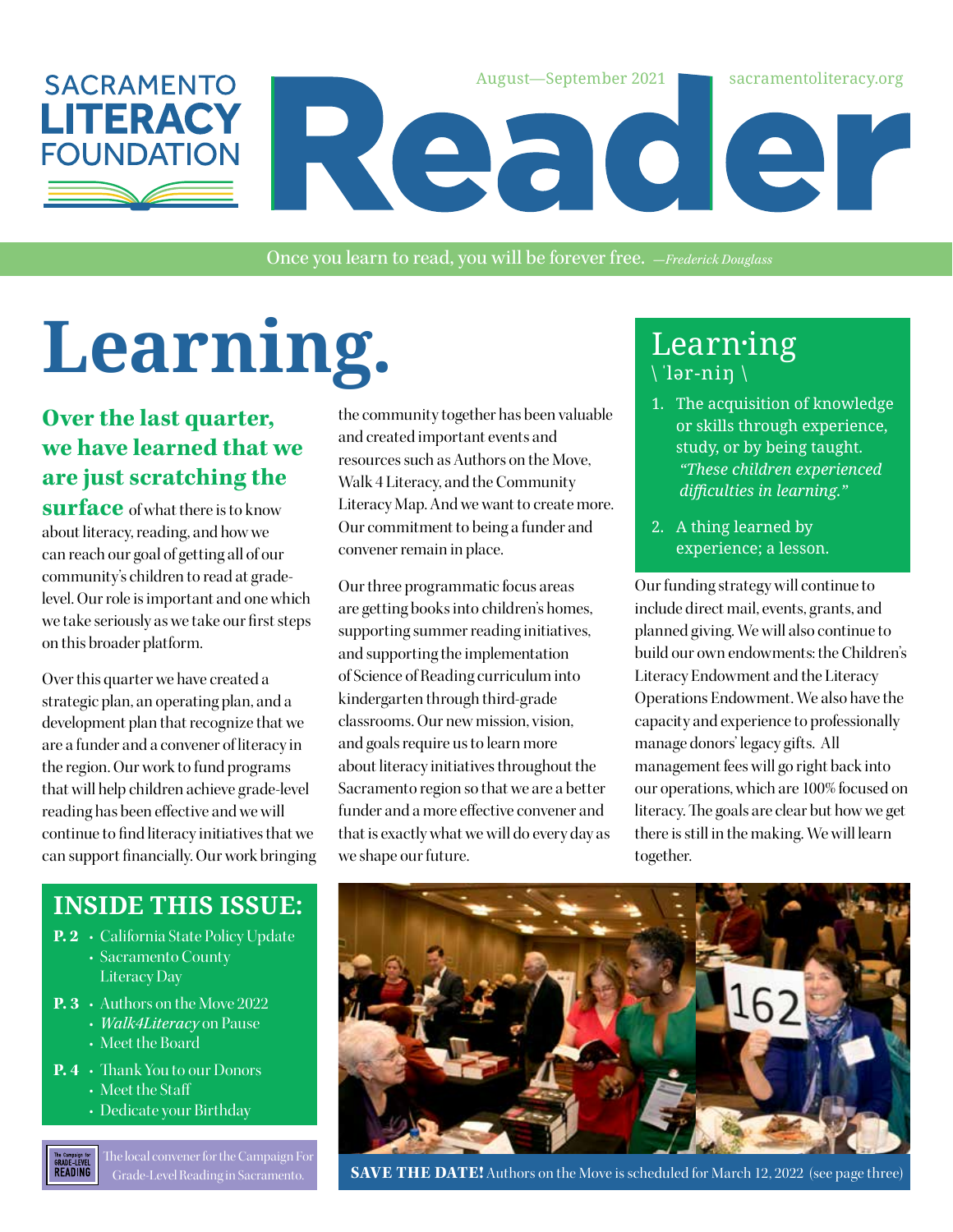

2411 Alhambra Blvd, Suite 120 Sacramento, CA 95817 (916) 836-3540 • [sacramentoliteracy.org](http://www.sacramentoliteracy.org)

#### **MISSION**

The Sacramento Literacy Foundation's mission is to improve lives by collaborating with organizations in our community to advance reading and writing skills.

#### **VISION**

Our vision is to have all children and all adults develop the reading and writing skills they need to fully participate in our economy and in our democracy.

#### **OUR GOALS**

- Increase philanthropic literacy funding toward the goal of all children reading at grade-level
- Insert reading sciences into the community literacy and education systems
- Advocate for a fully literate community

#### **FOUNDATION BOARD OF DIRECTORS**

James Deeringer, President Robert Honaker, Vice President Denise Timmons, Secretary Sean Burke, Treasurer Clark Carter Nancy Lawrence Mary Ellen Shay

#### **FOUNDATION STAFF**

Executive Director, April L. Javist Administrative Director, Jenny Winstead

The Sacramento Literacy Foundation is a 501(c)(3) tax-exempt organization. Donations are tax deductible to the extent allowed by law. Please consult your tax advisor. Tax ID #68-0029756.

> **NEWSLETTER LAYOUT** T.Dogg Studios

## **California State Policy Update**

#### **SB 237: K-2 Universal Screening for Risk of Dyslexia.**

Dyslexia is one of the largest learning disabilities found in today's classrooms. Often, dyslexia is not detected until the end of third grade, which is the first year a student participates in State testing. Kindergarten through third-grade students learn to read and by their fourth-grade year, they 'read to learn'. Earlier detection of dyslexia would help an estimated 900,000 students in California learn to read and consequently enable them to 'read to learn'.

This bill provides universal early detection strategies beginning in kindergarten. The lack of early and accurate identification of students at risk for dyslexia is contributing significantly to California's low reading achievement. The investment that would be made if SB 237 passes would be made to ensure that children have equitable access to an education.

[SB 237](https://leginfo.legislature.ca.gov/faces/billTextClient.xhtml?bill_id=202120220SB237) passed through the Senate unanimously on June 1, 2021 and was then referred to the [Assembly's Committee](https://aedn.assembly.ca.gov/membersstaff)  [on Education](https://aedn.assembly.ca.gov/membersstaff). We have two Assembly members that directly touch Sacramento County that are on the Committee on Education: Assembly Member Kevin Kiley from Assembly District #6 and Assembly Member Kevin McCarty from Assembly District #7. When asked, neither Assembly Member was willing nor available to make a comment.

Californians Together has submitted an opposition letter and both the California Teachers Association and the California School Boards Association have publicly posted their opposition. Decoding Dyslexia CA, Ed Voice, and Disability Rights California have publicly stated their support for SB 237.

**If you would like to support SB 237 [complete the petition,](https://p2a.co/QanZpHP) which sends an email of support to each of the committee members.**



### **Sacramento County Literacy Day: September 8, 2021**

#### **In 2019, Sacramento's Literacy Movement asked** the

Sacramento County Supervisors, City of Sacramento, City of Rancho Cordova, City of Citrus Heights, and City of Elk Grove to sign proclamations recognizing literacy by stashing a literacy month: September and a literacy day, September 8th. These proclamations make it possible to keep literacy in front of our policy makers and keep working to make literacy a fundamental right of every Sacramento County citizen.

This September we will be going back to those policymaking bodies to report on our community's literacy. We will share the deep learning loss expected due to COVID-19 along with highlights about positive work happening to advance literacy.

**If you would like to volunteer to go to community meetings, we would love to have you join us. Send us an email at info@ sacramentoliteracy.org.**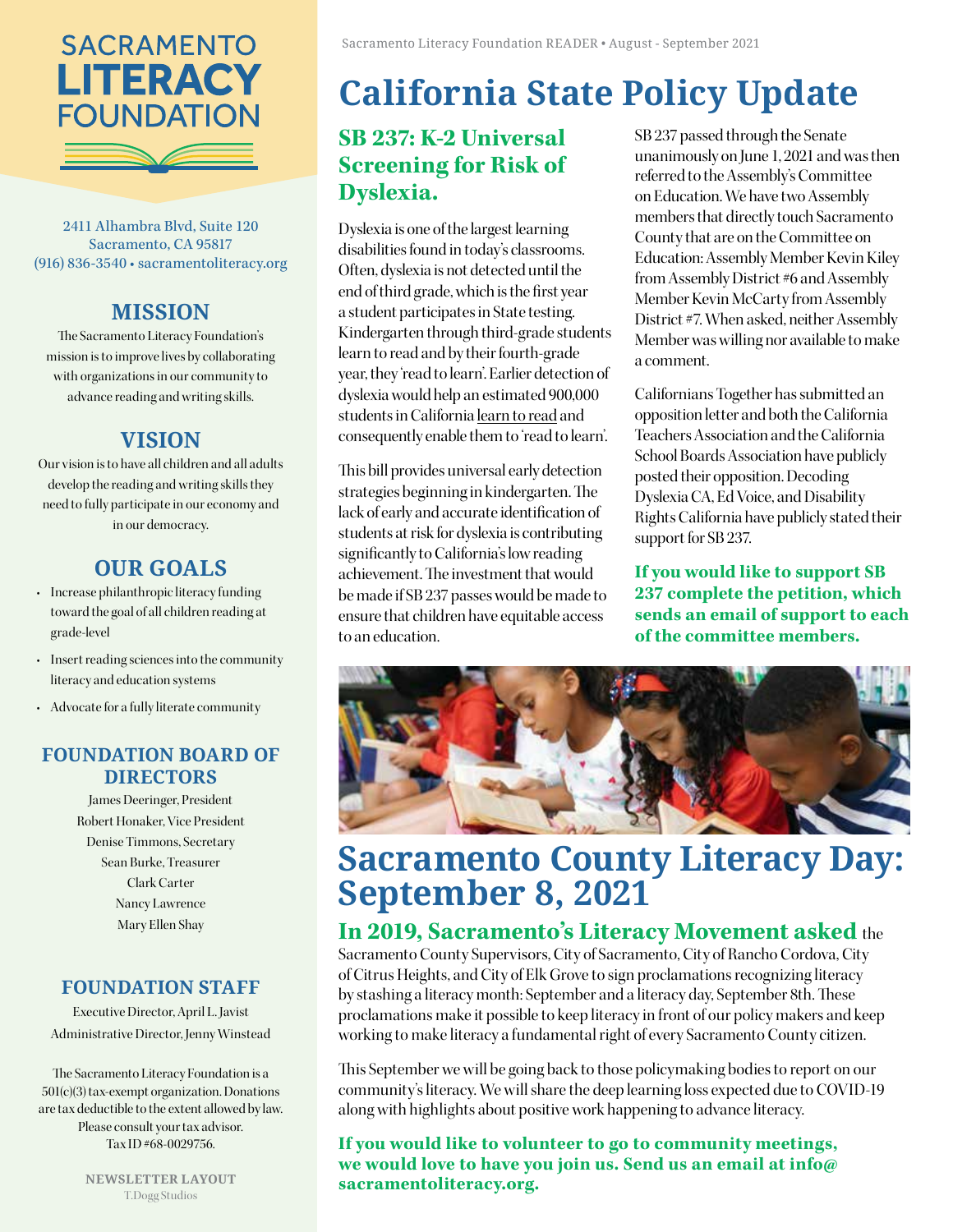## *Walk4Literacy*  **on Pause**



**Walk4Literacy will not be an in-person event** again this

walk4literacy.org year since we do not know what to expect

regarding COVID-19 and its variants. We also want to reconnect with former coalition members as well as new partners to update an event everyone can enjoy.

We know that schools will be opening in August and September, and we know that vaccinating our youngest community members is still pending. Learning loss and consequent declining literacy rates is now more than ever a critical issue facing our country and our region. We will be talking with our partners and collaborators to find a way to come back stronger in 2022.

**If you would like to be a part of reigniting this event, give us a call at 916-836-3540.** 





**Authors on Move 2022 will be a debut year** with debut keynote author Zakiya Dalila Harris and her novel, *The Other Black Girl*. Sponsor tables are available now.

**March 12, 2022** | 5pm – 10pm



## **Meet the Board: Nancy Lawrence**



#### **Nancy Lawrence has rejoined the Board of Directors of the Sacramento Literacy Foundation** and we are thrilled to be working with Nancy again

to help all children read. Nancy Lawrence, a former high school English teacher and staff development trainer, keeps herself busy as a community volunteer and managing partner for Lawrence Properties.

Nancy is most interested in finding sustainable approaches to integrating reading curriculum with proven results and arts programming into all elementary schools. Her dual interests in education and the arts are the combination she believes will support a healthy, vibrant community.

Nancy is known for her willingness to volunteer and support the organizations she believes will bring literacy and creativity to children. Nancy has served on several community boards including Friends of Sacramento Arts, The Kingsley Arts Club, Sol Aureus College Preparatory, and the Crocker Art Museum. **She brings a great wealth of knowledge and curiosity which is sure to help us learn.**